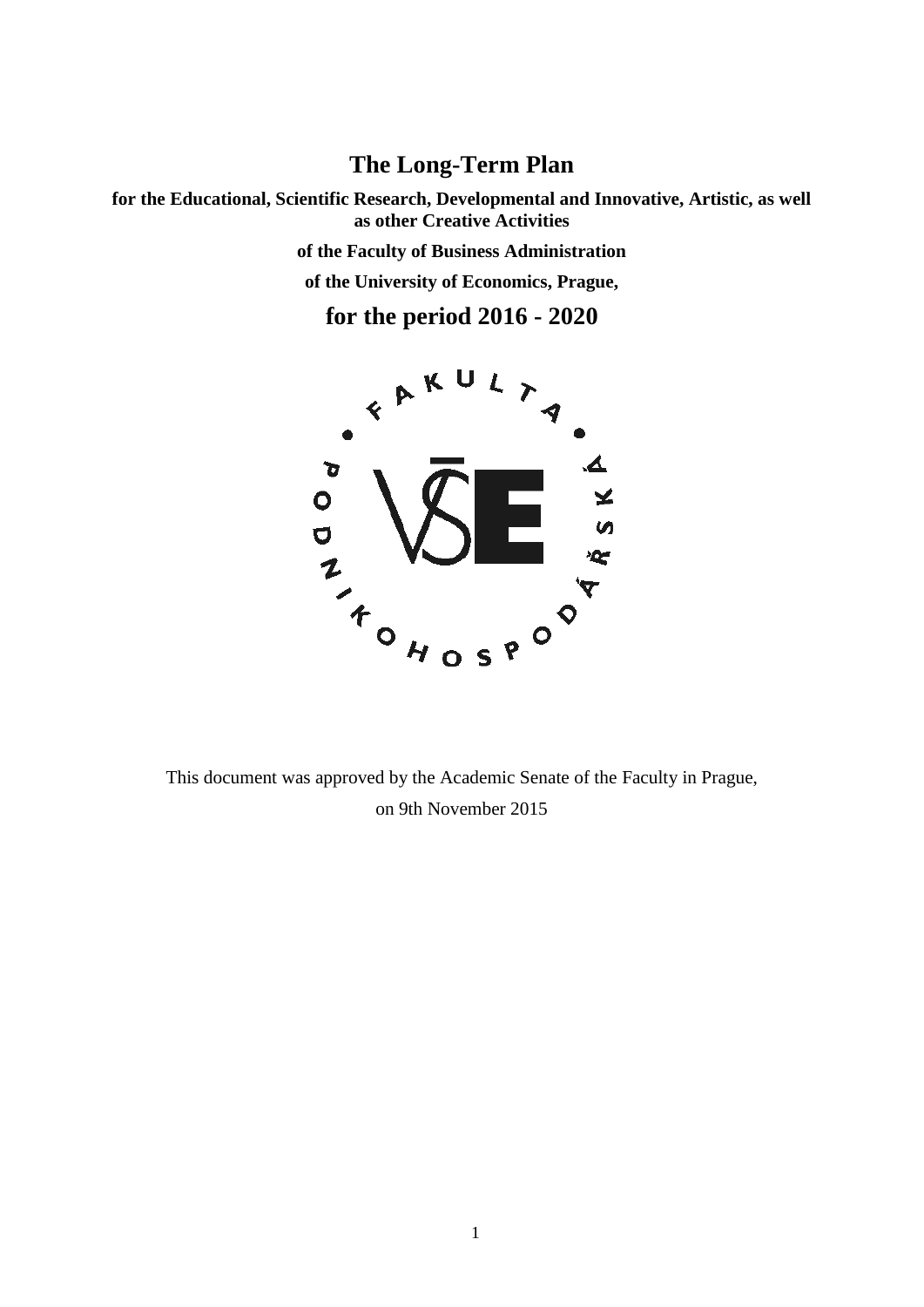### **Mission**

To create and impart knowledge, develop the attitudes and skills necessary for the successful management of firms and organisations in a changing, globalising environment.

#### **Vision**

To belong to the referential tertiary institutions of management education in the Central and Eastern European Region.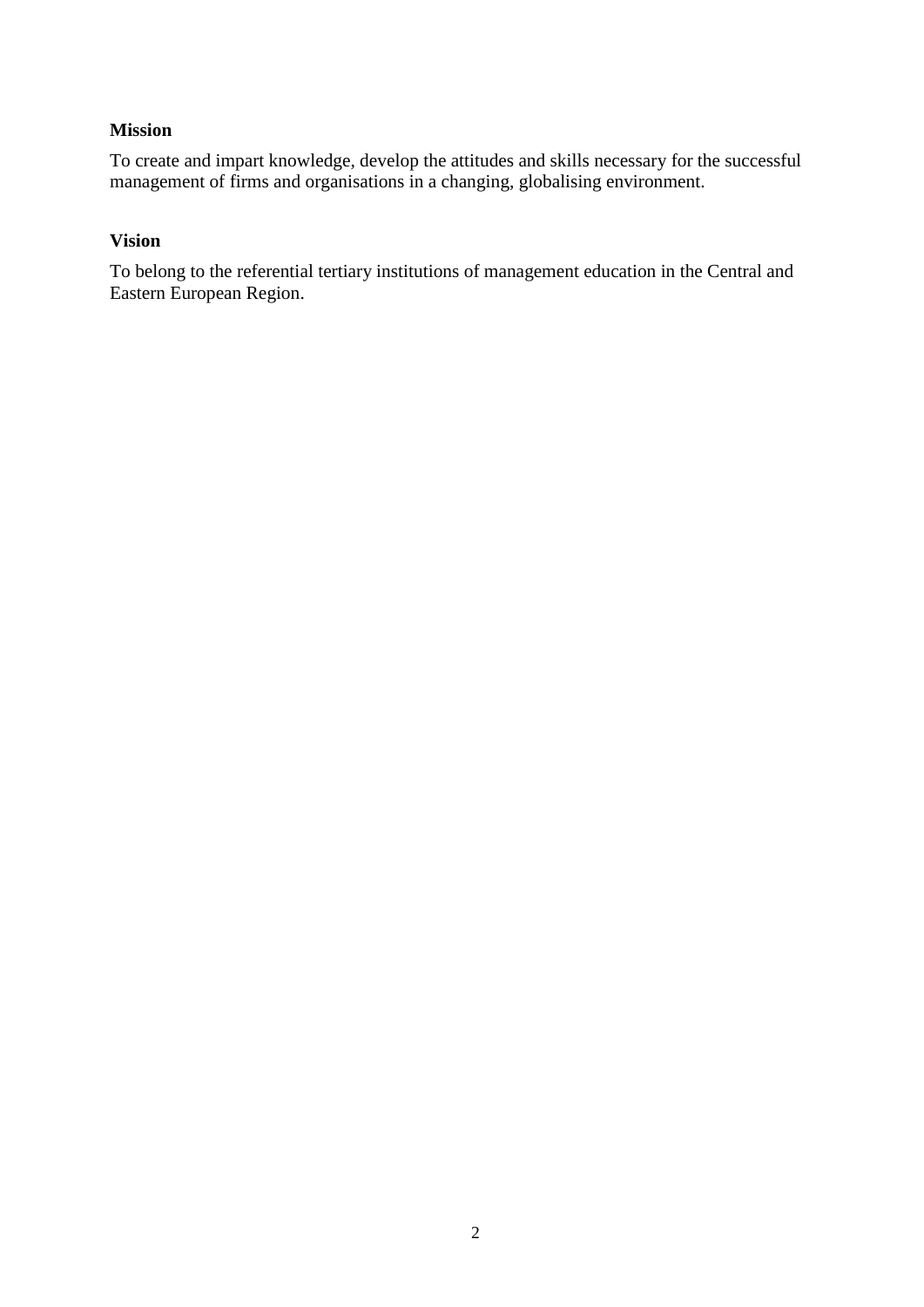## **The context of the Long Term Plan of the FPH**

The Faculty of Business Administration FPH [hereafter: FPH / FBA / the Faculty] provides economic education through its study programs and branches, the graduates from which are very employable on the national and international labour markets.

The period 2016-2020 will be, nonetheless, a period which brings to the university environment fundamental qualitative changes which will influence in particular:

- the continuing demographic decrease, and from this will come reduced demand for tertiary education, as well as changes in the structure of applicants for the study programs;
- the prepared diversification in tertiary education in the form of profiling study programs;
- legislative changes, particularly in the area of accreditation, quality assurance as well as in the area of support for research, development and innovative activities;
- changes in the system of financing educational and scientific research activities from the public purse;
- growing competition in the area of tertiary education at both national and international levels;
- the dynamic development of the labour market which brings changing demands from the corporate and public spheres on university graduates;
- the continuing internationalisation of the university [tertiary] educational environment.

At the national level, the highest document governing the educational system is that containing the Czech Republic's educational policy; the Strategy for Educational Policy of the Czech Republic; to 2020, which was approved by the government of the Czech Republic in 2014.

At tertiary education level, the key strategic material is the *Long-Term Strategic Plan for Educational, Scientific Research, Development and Innovative, Artistic and Other Creative Activities in the Area of Tertiary Education for the Period 2016-2020*, which was approved by the Ministry of Education, Youth and Sport [MSMT] of the Czech Republic, on 12th February, 2015, along with its annual updates.

At the University of Economics, Prague [hereafter: VSE] level, the main strategic document is the *Long-Term Plan for Educational, Research, Development and Innovative, Artistic and Other Creative Activities in the Area of Tertiary Education for the Period 2016-2020* along with the linked *Institutional Plan of the University of Economics, Prague for the period 2016- 2018*.

The Long-term Strategic Plan for the Educational, Research, Development, Innovation and Other Creative Activities at the Faculty of Business Administration for the period 2016 – 2020, builds upon the Strategic Plan of the Faculty of Business Administration for the period 2011-2015 and the outputs of the project IPn KREDO.

## **Strategic Priorities of the FPH**

Following the described external context, and in accordance with the stated mission and vision, the following key strategic development priorities of the Faculty of Business Administration of the VSE for the period 2016-2020 are defined:

- **1. Quality assurance, human resources development;**
- **2. Diversity and availability;**
- **3. International dimensions of educational activities;**
- **4. The employability of graduates, the social role of the VSE, development of the VSE brand;**
- **5. Quality and relevant research, development and innovation;**
- **6. Effective financing, development of infrastructure.**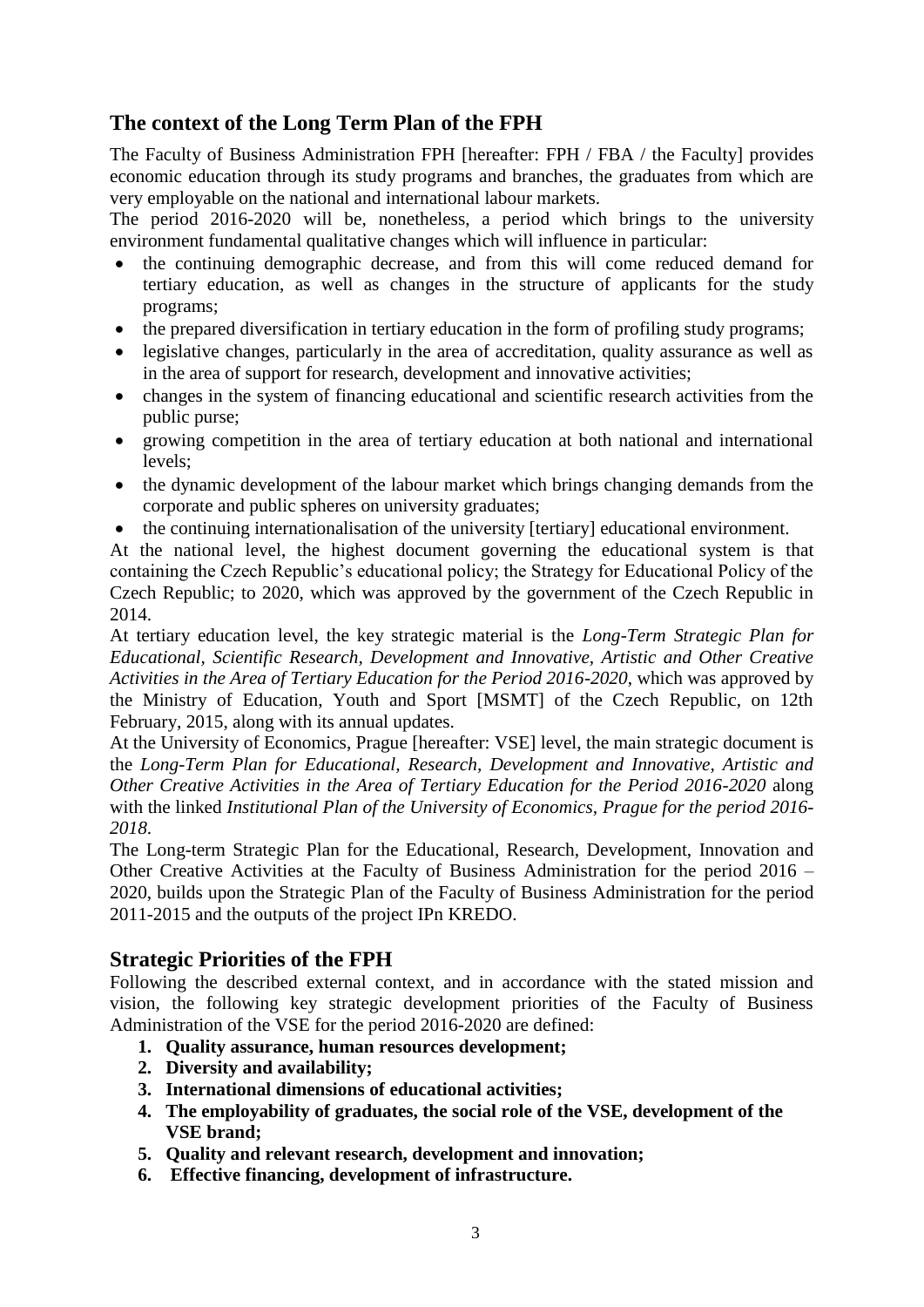## **Strategic goals and sub-goals in the individual priority areas, the tools used to achieve them, indicators**

## *1. Quality Assurance, Human Resources Development*

### **The main goals in the areas of internal evaluation and quality assurance**

- 1. Successful re-accreditation of existing study branches at the Faculty;
- 2. Gaining the EQUIS accreditation for the Faculty;
- 3. The Faculty's share in gaining the AACSB accreditation for the VSE;
- 4. Placement in the international rankings; evaluating the quality of the Faculty (Financial Times, Eduniversal, etc.);
- 5. Maintaining the interest of potential students in the Faculty, both from the Czech Republic and abroad;
- 6. Maintaining/increasing the quality of teaching;
- 7. Cooperation with the VSE in the implementation of a system of internal evaluation and quality assurance.

## **The main goals in the area of human resources development**

- 1. Developing a plan for the qualification structures and career growth at the departments of the Faculty;
- 2. The creation of conditions for more intensive cooperation between academic staff members and the best firms in the business sphere;
- 3. The creation of conditions for academic and non-academic staff members of the Faculty to gain a more intensive level of foreign experience.

#### **Activities leading to the achievement of the goals in the areas of internal evaluation and quality assurance**

- 1. Preparation of the standard accreditation files and commencement of work on institutional accreditation;
- 2. Administratively boosting the preparatory phase, and the process of international accreditation and evaluation;
- 3. Initiating activities to increase the interest of potential students an internet campaign, open days, meetings with secondary school students both at home and abroad, participation in post-secondary education fairs, both in the CR and abroad, as well as offering the possibility to sit the "mock" entrance examination.
- 4. Teaching quality: including the results of subject evaluation questionnaires into the evaluation of the academic worker's performance, boosting the "skills" subjects, launching obligatory subjects whose goal is to increase the quality of qualified work, and to use the services of the Academic Centre.
- 5. Continuously test the standard of the systems of evaluation and quality assurance.

#### **Activities leading to the achievement of the goals in the area of human resources development**

- 1. Creating a plan of the qualification structure of the departments [the plans will be regularly updated once a year in relation to the conditions for habilitation and professorial appointment processes, and with the organisational system of the Faculty];
- 2. Creating plans for the individual development for departmental staff members [plans will be regularly discussed with departmental staff members];
- 3. The development of facultative institutes and the centres of excellence.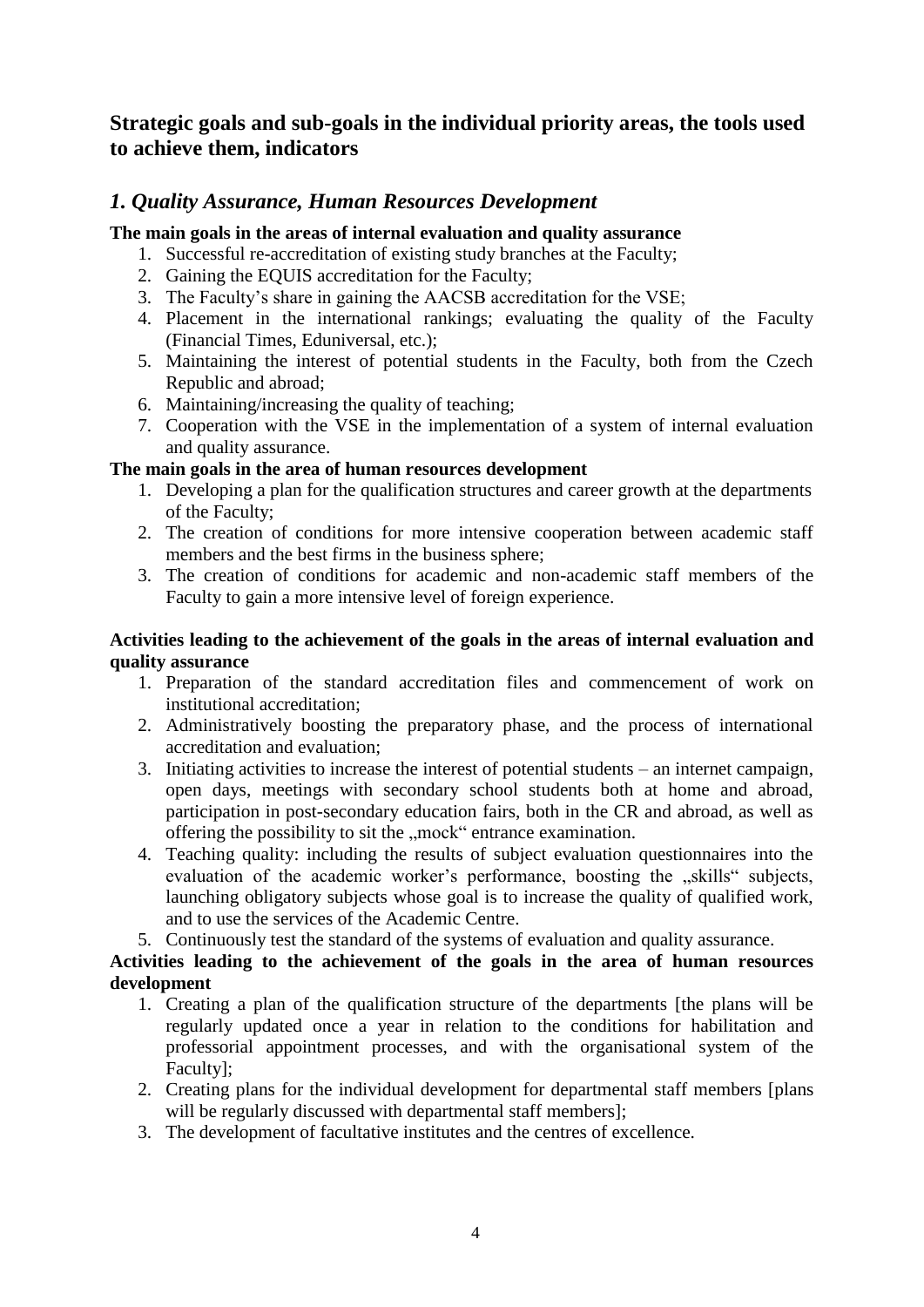### **Indicators in the areas of internal evaluation and quality assurance**

- EQUIS accreditation at the Faculty;
- AACSB accreditation for the VŠE;
- Participation in the Financial Times international rankings;
- Participation in the Eduniversal international rankings;
- Participation in the U-multirank international rankings;
- For clicks from the campaigns;
- The number of participants in the Open Days;
- The number of students taking part in the meetings which are held at selected secondary schools;
- Mock lessons the number of participants;
- Subject questionnaires evaluation

## **Indicators in the area of human resources development**

- Plans of the qualification structures of departments;
- Plans for the qualification growth of departmental personnel;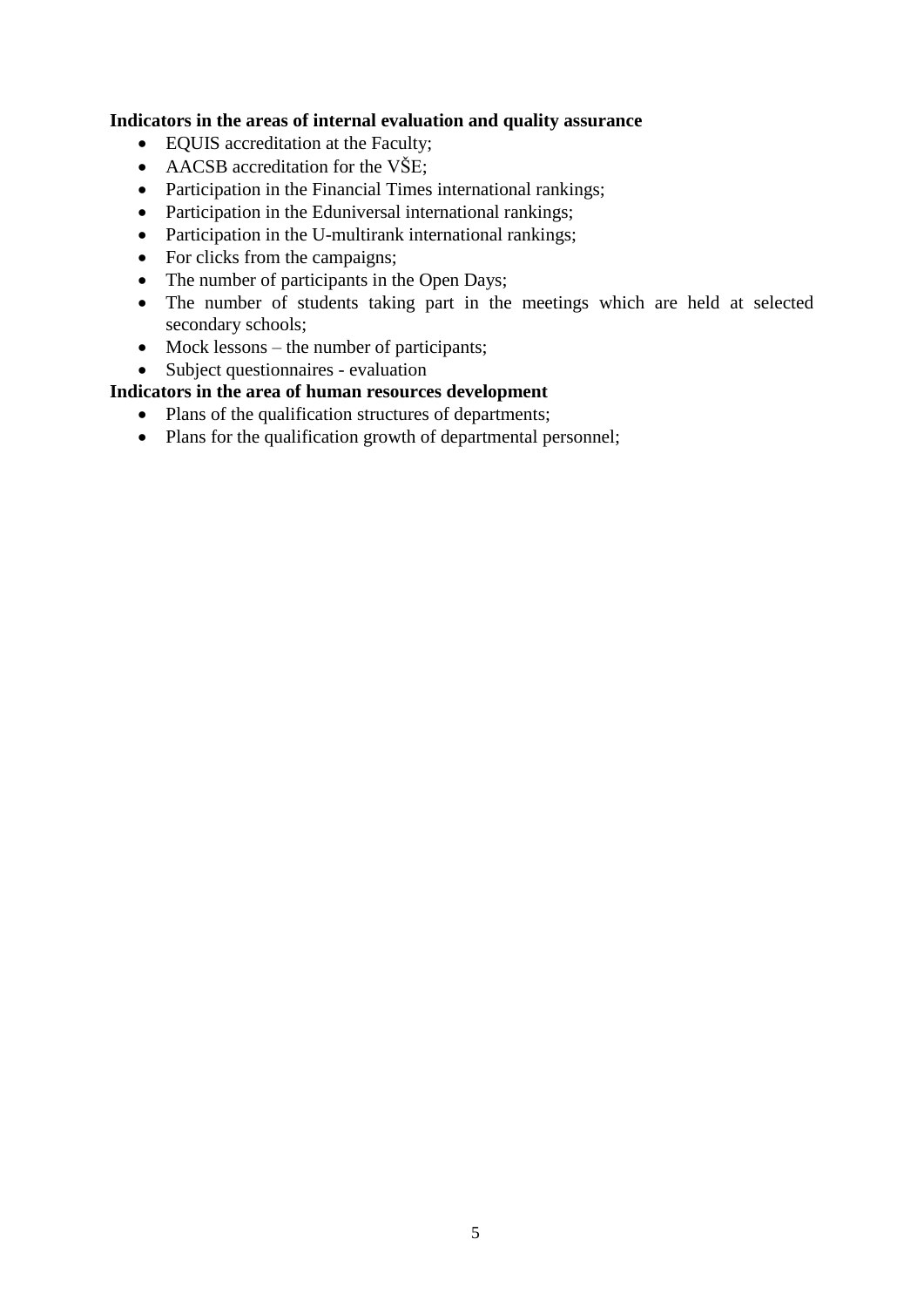## *2. Diversity and Availability*

## **Main goals in the areas**

- 1. Constantly increasing the quality of teaching and to develop their competitive priorities, especially by means of gradual innovation of study branches and subjects based on their internationalisation and the projection of the results gained by scientific workers into lessons;
- 2. To develop a high quality professionally aimed MBA program to be taught through the medium of Czech and English;
- 3. To develop high quality lifelong educational programs;
- 4. To boost the international character of the pedagogical staff;
- 5. To support extraordinarily gifted students and involve them in the scientific research activities of the Faculty;
- 6. To support students afflicted by health, social or other types of disadvantages;
- 7. To analyse the regular causes behind study success.

## **Activities leading to the achievement of the aims in these areas**

- 1. Ensuring flexibility in the study programs enabling them to react to changes in the labour market;
- 2. Carry out regular research on the requirements of business:
- 3. Implement the subject "Business Practice";
- 4. Boost the skills side of the teaching of case studies in minor subjects at the final state exams;
- 5. Cooperate with CIKS in the acquisition of literature;
- 6. Ensure supplies of both the printed and electronic publications which are use at renowned universities;
- 7. Provide academic personnel with a comprehensive consultancy service, which supports the management of the demands of academic and ensures its quality;
- 8. Increase the number of foreign paedagogues;
- 9. Actively cooperate with selected secondary schools [lectures, meetings, etc.]. Regularly organise Open Days; organise internet campaigns; offer "mock" entrance examinations;
- 10. Regularly inform students about the activities of the Academic Centre, promote its services, in particular among those students with below average study results;
- 11. Utilise the services of the *Centre for Support of Handicapped Students*. Cooperate with this centre both during entrance exam procedures, as well as during the course of the handicapped students' studies;
- 12. Gradually prepare e-learning support for the use of Faculty students as well as for commercial use.

## **Indicators in the areas of diversity and availability**

- Subject questionnaires and their processing;
- The number of academic staff members in courses aimed at, and increasing pedagogical and research skills;
- MBA programs and lifelong education;
- The number of foreign academic workers as a part of the total number of academic personnel;
- Setting the criteria for the selection of extraordinarily gifted students.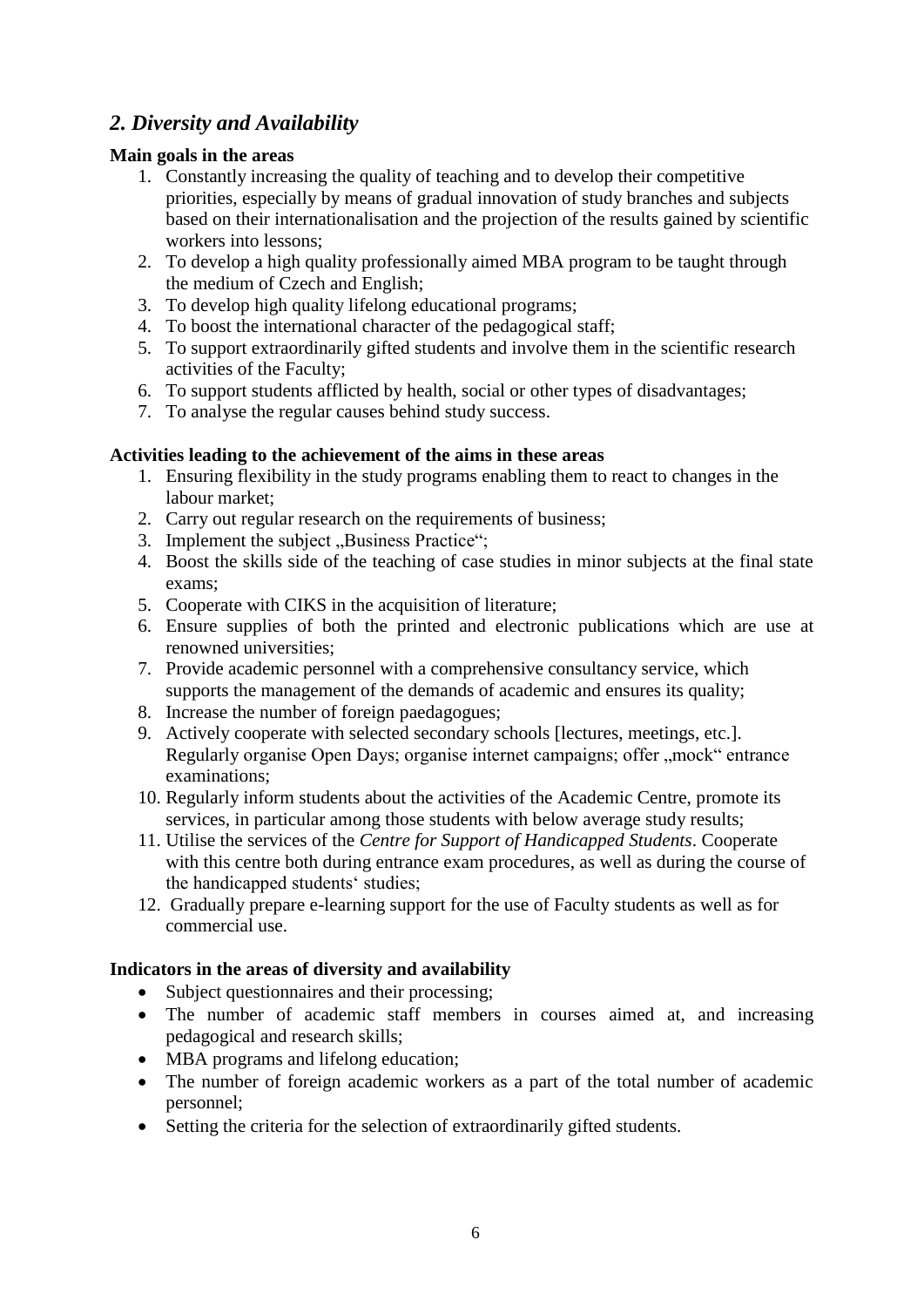## *3. The International Dimension of Educational Activities*

## **Main aims in the area of student mobility**

- 1. Increasing the number of students from all study levels who get involved in the mobility programs;
- 2. Involving students in foreign study stays;
- 3. Increasing the number of students of all study levels who go on short-term study excursions – such as Summer schools, workshops, conferences;
- 4. Utilising Summer schools as an instrument for gaining potential students on accredited programs, including Ph.D. study programs;
- 5. Increasing the number of incoming exchange students.

## **The main aims in the area of foreign language programs**

- 1. Increasing the number of both applicants and existing students who are accepted into the English and Russian Bachelor's programs in Prague;
- 2. Increasing the offer of double degree programs.

## **The main aims in the area of academic personnel mobility**

- 1. Increasing the amount of foreign teaching mobility;
- 2. Increasing the number of long-term foreign academic staff members [min. 1 semester/year];
- 3. Boosting the linguistic and pedagogical competence of existing academic personnel;
- 4. A higher rate of involvement of all departments in the teaching of subjects through the medium of foreign languages.

## **Activities leading to the achievement of the aims in the area of student mobility**

- 1. Proposing partner schools which are suitable even for students of the *Arts Management* study program;
- 2. Reflecting foreign study stays in study plans [the mobility window] in all study programs;
- 3. More intensive promotion of all forms of support for individual mobility [besides the exchange programs], including the involvement of academic personnel;
- 4. Implementing scholarship supported projects for short-term student excursions [Summer schools, and the like];
- 5. Increasing the number of subjects taught through the medium of foreign languages [of the required structure and quality] for the benefit of incoming exchange students.

### **Activities leading to the achievement of the aims in the area of foreign language programs**

- 1. Actively seeking out opportunities for double degree programs;
- 2. Utilising the project Erasmus+ for the above-mentioned activities;
- 3. Support for the accreditation of foreign language subjects from the Academic Centre of the Faculty.

### **Activities leading to the achievement of the aims in the area of academic personnel mobility**

- 1. Boosting the role of foreign teaching mobility, that is, the teaching of subjects through the medium of foreign languages as one of the conditions for career growth within the framework of performance evaluation;
- 2. Language competence as a qualification condition in the recruitment of new personnel;
- 3. The realisation of special language courses aimed at the teaching of professional subjects, including presentation and other pedagogical skills;
- 4. Utilise the "Guest Professor" project for reciprocal teacher mobility with schools outside of Europe;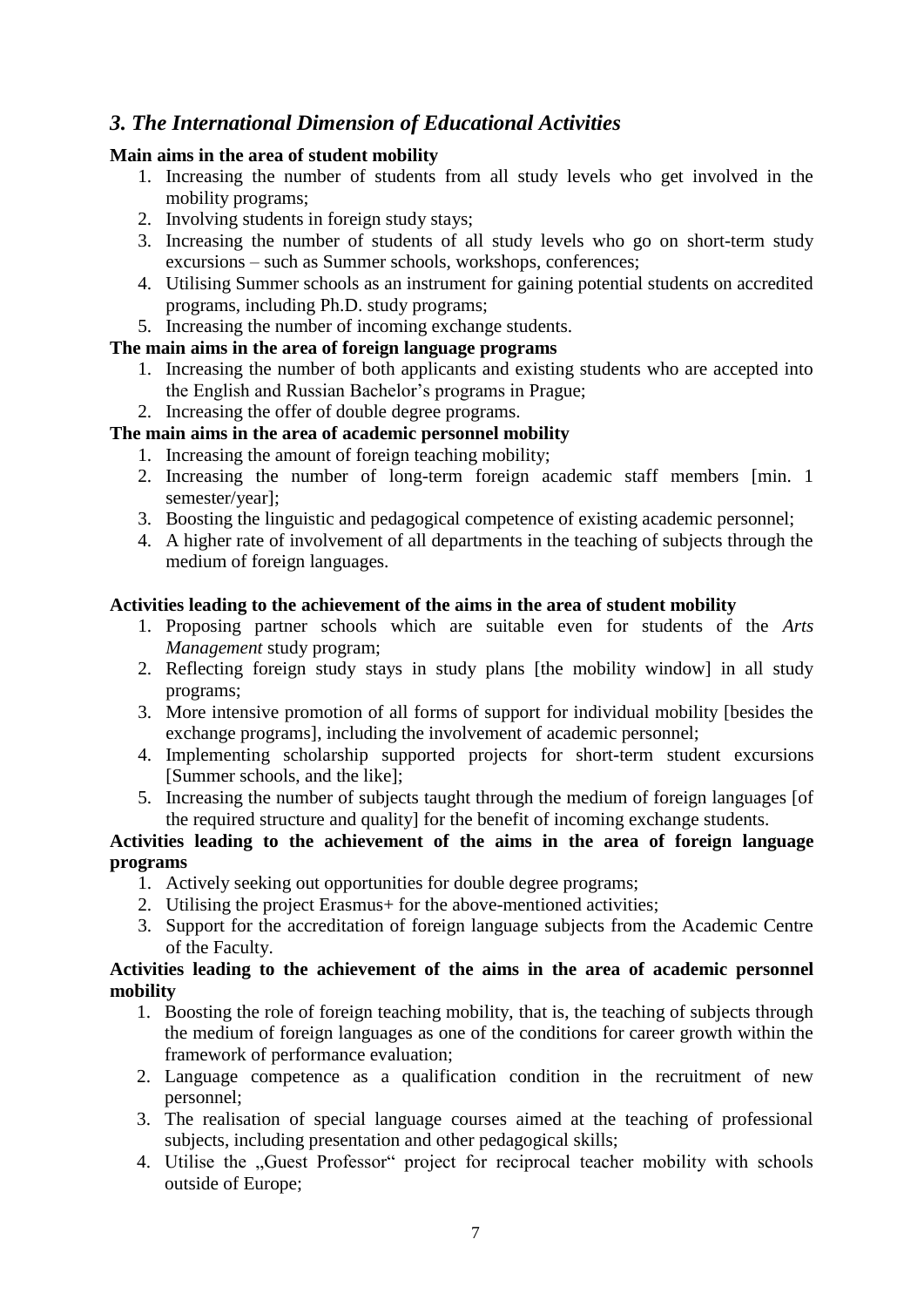- 5. The creation of conditions for long-term employment of foreign academic staff members, including supplemental financial arrangements [e.g., the Fulbright project, IRP funds, corporate funds, and the like];
- 6. Support for academic personnel from the Faculty's Academic Centre.

#### **Indicators in the area of student mobility**

- The number of students going abroad for a semester;
- The number of students going on internships;
- The number of students going to Summer schools of at least 4 weeks duration;
- The number of subjects taught through the medium of English which are structured so as to correspond with the structure of incoming students.

#### **Indicators in the area of foreign language programs**

- The number of double degree programs
- The number of students enrolled in foreign language programs as a part of the total number of students enrolled in the Bachelor's and linked Master's study programs.

#### **Indicators in the area of mobility of academic personnel**

- The number of foreign teaching stays per teacher [at least one week long];
- The number of foreign academic personnel working at the Faculty for at least one semester.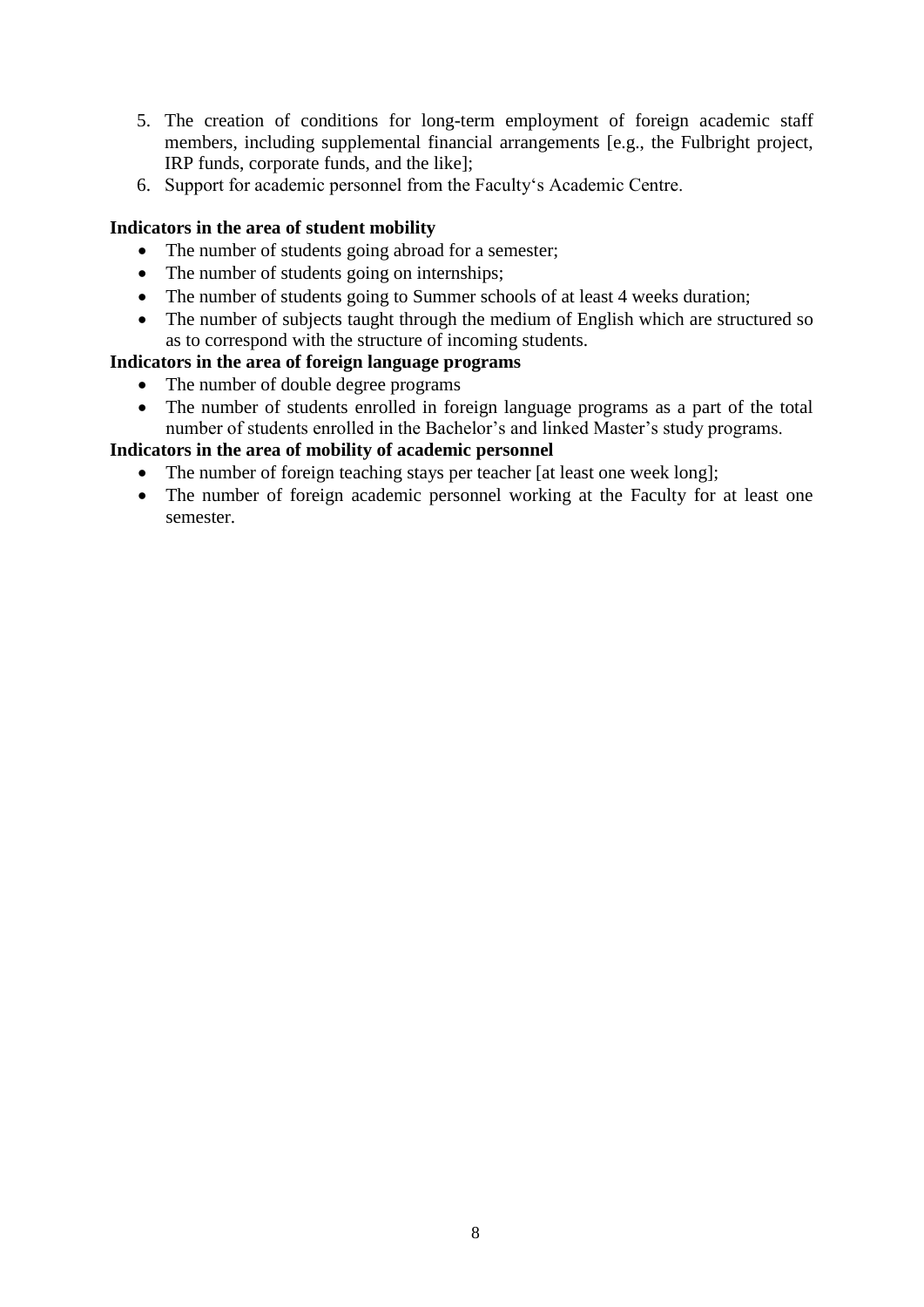## *4. Employability of Graduates; the Social Role of the VSE; Development of the VSE brand*

#### **The main aims in the area of employability of Faculty graduates on the labour market**

- 1. Maintaining the current low rate of unemployment among Faculty graduates;
- 2. Boosting students' practical skills;
- 3. Gaining foreign experience for the greatest number of the Faculty's students;
- 4. To boost and systemise relations with graduates;
- 5. Increase the success of graduates by supporting their mutual cooperation with the business sphere, as well as supporting their personal and professional growth;

#### **The main aims in the area of cooperation with the business sphere [executive education, consultancy, contracted research, partnership]**

- 1. The development of long-term partnerships between the Faculty and firms;
- 2. Active involvement of firms in the teaching of subjects [not only partner firms];
- 3. Boosting commercial education, consultancy activities and contracted research;
- 4. The teaching of the executive studies program, MBA, through the medium of English.

#### **The main aims in the area of the development of the Faculty brand**

- 1. To boost the attractiveness and reputation of the Faculty brand among secondary school students and their parents;
- 2. To boost the reputation of the Faculty as a partner among representatives of the corporate sector;
- 3. To boost the reputation of the Faculty among the wider public.

#### **Activities leading to the achievement of the aims in the area of employability of Faculty graduates on the labour market**

- 1. The carrying out of regular research aimed at discovering the current requirements of the business sphere regarding individual specialisations [Human Resource Management, Logistics, Trade, Marketing, etc.];
- 2. Flexible structures in study programs enabling them to react to changes in the labour market;
- 3. Implementing the optional subject "Business Practice";
- 4. Boosting the skills aspects of teaching carried out through case studies and solving problematic situations in minor subjects, as well as at the final state examinations;
- 5. Inform the Faculty's students about, and motivate them to go on, educational excursions abroad [hereafter, priority 4];
- 6. Improving the internal graduate database;
- 7. Maintaining regular contact with graduates and creating programs for their further involvement;
- 8. Building an alumni community which is linked to the Faculty's study programs, as well as supporting cooperation among members of certain branches;
- 9. Boosting graduates' success by means of supporting their networking, involving experienced mentors from the business sphere and offering educational programs for their further personal and professional growth;

## **Activities leading to the Achievement of aims in the area of cooperation with the business sphere [executive education; consultancy; contracted research; partnership]**

- 1. Set up a comprehensible system of partnership with top firms;
- 2. Actively gain new corporate partners and ensure their satisfaction;
- 3. Design taught subjects with a view to involving firms;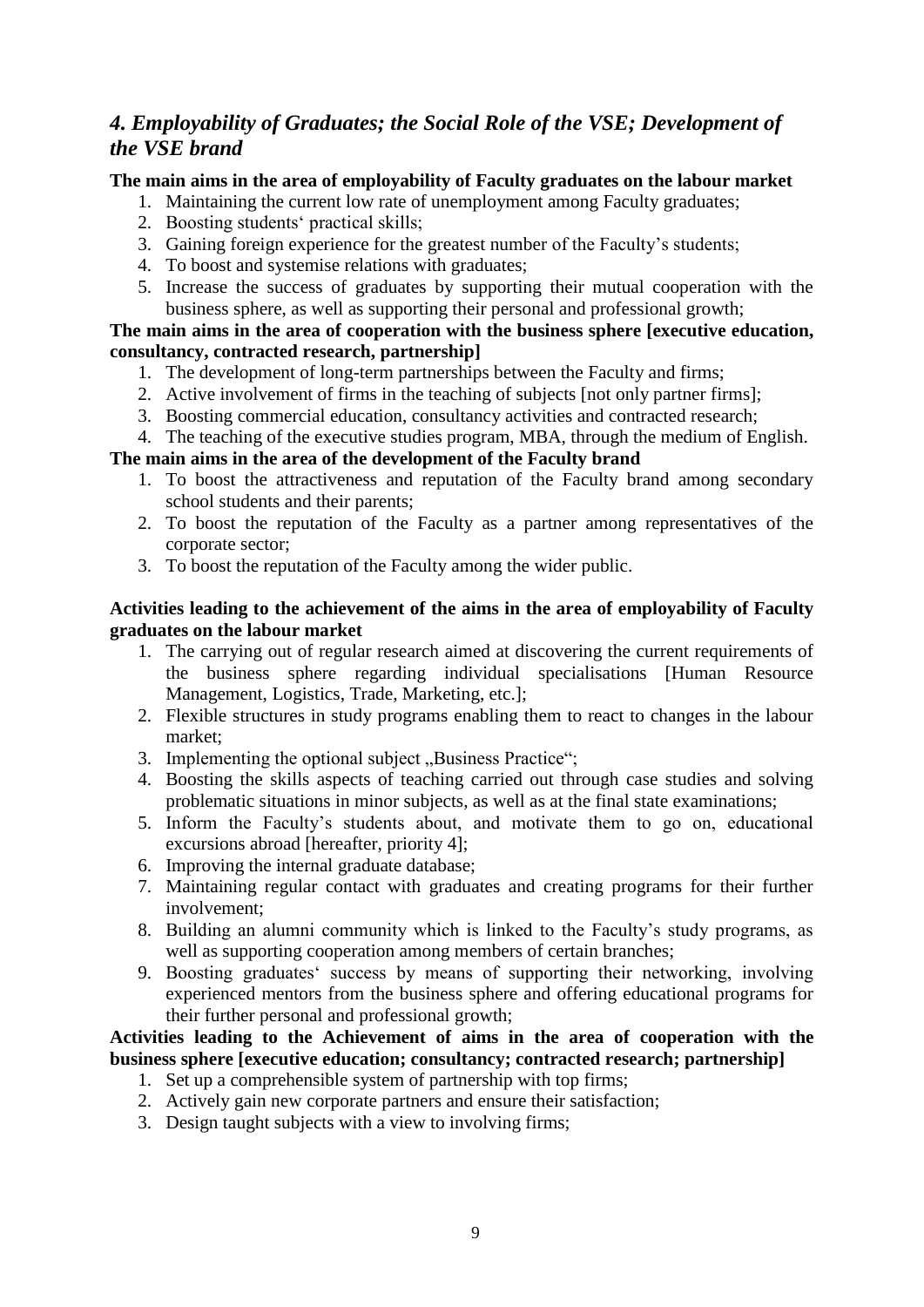- 4. Ensure the benefits of involving firms from the point of view of sharing know-how, illustration of the concepts which were discussed, boost the practical aspects of lessons, develop students' skills, etc.;
- 5. Regularly monitor firms' needs in the area of executive education, consultancy and contracted research, as well as opportunities for cooperation with the Faculty;
- 6. Expand and increase the quality of the offer of commercial education, consultancy activities and contracted research;
- 7. Expand and boost current platforms for the realisation of MBA studies taught through the medium of English;
- 8. Preparation of commercial courses by use of TEL [technology-enabled learning];
- 9. Organisation of commercial education, consultancy activities and contracted research by means of the Facultative institutions;
- 10. Setting the sales processes for the area of commercial education, consultancy activities and contracted research.

### **Activities leading to the achievement of the aims in the area of the development of the Faculty brand**

- 1. Thoroughly point out the successes and priorities of the Faculty for the three key target groups;
- 2. Regularly following the perception of the Faculty in comparison with its main competitors;
- 3. Boost and systemise both proactive and reactive media relations [systematically generating positive publicity, profiling Faculty experts in the media as well as professionalising in the area of crisis communication];
- 4. Inform the corporate public about the relevant commercial education, consultancy and contracted research as well as medialising successful projects carried out with the corporate sphere;
- 5. Implement a communications campaign aimed at secondary school students [events at the VSE and at secondary schools, as well as online campaigns].

## **Indicators in the area of the employability of graduates of the Faculty on the labour market**

- Rate of unemployment among graduates;
- The number of completed research demanded by firms at the Faculty;
- The number of internships at the Faculty [for Faculty students per year];
- The number of case studies done during the final state examinations;
- The number of functioning alumni communities.

## **Indicators in the area of cooperation with the business sphere [executive education, consultancy, contracted research, partnerships]**

- The number of long-term Facultative corporate partnerships:
- The financial volume of commercial education, consultancy activities, and contracted research;
- The number of completed research monitored opportunities for cooperation with the business sphere;
- The number of courses using TEL
- The number of students on the executive MBA study program taught fully in English; **Indicators in the area of the development of the Faculty brand**
	- The number of actively sought and gained media reports dedicated to the Faculty;
	- The amount of research carried out at the Faculty compared to its main competitors;
	- The number of applications to the Faculty.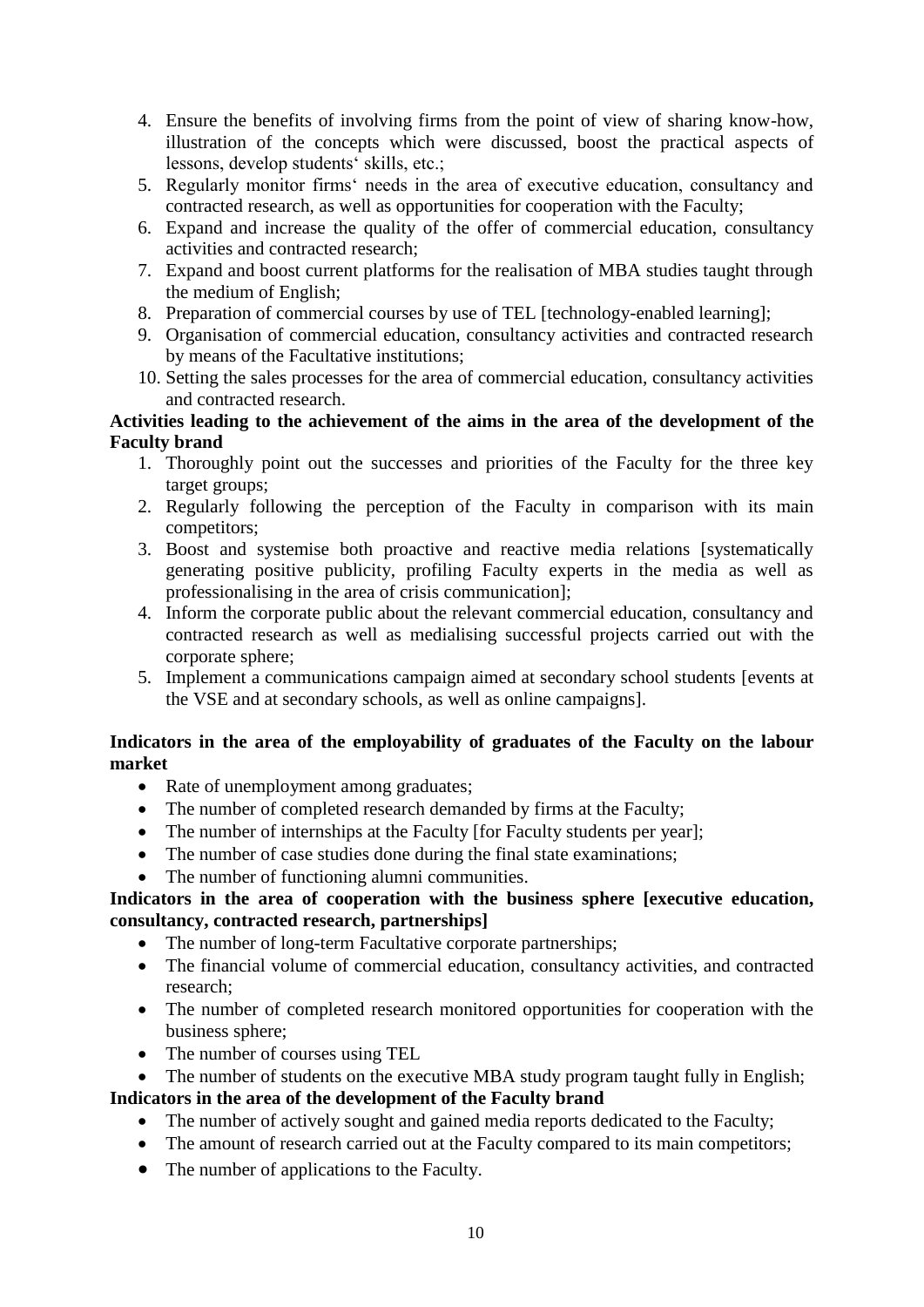## *5. Quality and Relevant Research, Development and Innovation*

## **The main aims in the areas of quality and relevance of scientific research activities**

- 1. Increase the quality of scientific results;
- 2. Increase the number of academic personnel achieving quality scientific results;
- 3. Increase the involvement of Faculty personnel in scientific projects, especially the international ones;
- 4. Increase the quality of research in the framework of the Ph.D. study programs;
- 5. Include the Faculty journal CEBR in the Scopus database and/or Thomson Reuters.

## **The main aims in the areas of linking pedagogical and scientific research activities**

- 1. Increase the involvement of students in the scientific research activities which are carried out under the supervision of an academic staff member;
- 2. Application of scientific research activities performed by academic staff members into teaching activities;
- 3. Increase the use of up to date world scientific knowledge in teaching practice.

#### **Efforts leading to the achievement of aims in the areas of quality and relevance of scientific research activities**

- 1. Systems for evaluating performance, as well as a system for rewarding supporting publication activities, especially in journals with impact factor, both for scientific researchers and Ph.D. students;
- 2. IT support, organising and supporting workshops aimed at increasing the quality of scientific activities;
- 3. Proposing talents for the Ph.D. programs;
- 4. Greater scientific orientation of doctoral study programs updating subjects, stress on methods and theory, support for tutors;
- 5. Provision of project support, rewards for the submission/gaining of scientific projects, especially international ones;
- 6. Support for the participation of academic personnel and doctoral students in prestigious world conferences and intensive courses aimed at methodology;
- 7. Support for peer review in the area of scientific work;
- 8. Gaining top foreign scientific workers.

### **Efforts leading to the achievement of aims in the area of linking pedagogical and scientific research activities**

- 1. Subjects aimed at boosting the quality and scientific orientation of qualification work – research methods [for the Master's degree programs], how to write final thesis [for the Bachelor's degree programs];
- 2. Involving Master's and Ph.D. students into the IGA project, or even to others [GACR], completing their theses and dissertations within the framework of these scientific research projects;
- 3. Increasing the number of applications to the ESOP competition;
- 4. Revision of thesis/dissertation themes from the point of view of their relevance;
- 5. Involving students in research projects carried out for firms throughout the Faculty institutions;
- 6. Proposing talented Master's students who are oriented on scientific research;
- 7. The annual organisation of the Academic Plenum/Faculty Conference on the theme' the application of scientific research findings from the completed projects during lessons.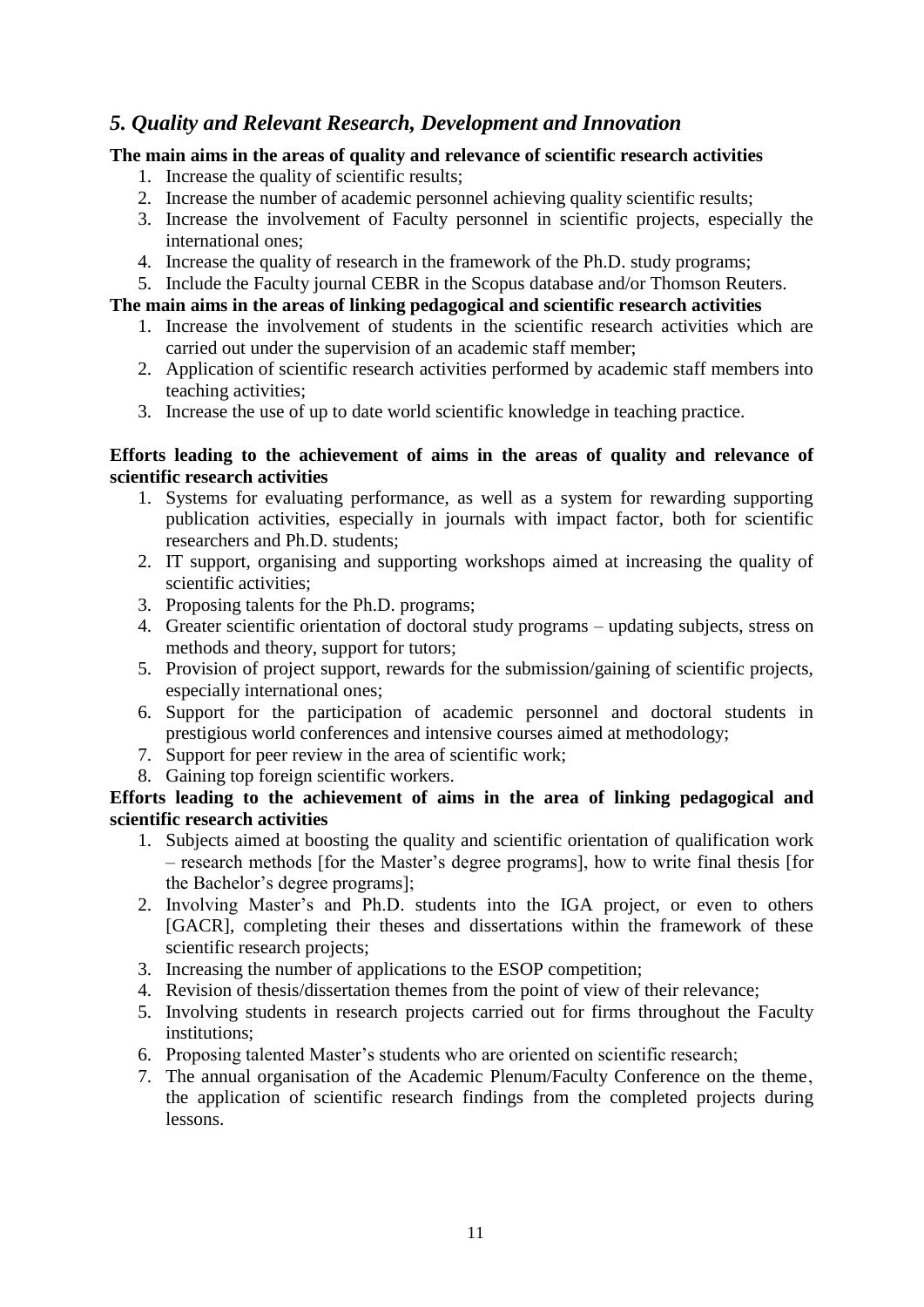### **Indicators in the areas of quality and relevance of the scientific research activities**

- Articles in impact journals with  $IF > 3$
- Articles in impact journals with  $IF > 1$
- Articles in impact journals with  $IF < 1$
- The number of academic works in IF
- The number of international scientific projects
- The number of doctoral publications with IF
- The number of Faculty journals with IF/SJR
- The number of top foreign scientists gained

## **Indicators in the area of linking pedagogical and scientific research activities**

- Subjects aimed at increasing the quality of final thesis
- Involving students in R&D (part of IGA projects)
- The number of applications to the ESOP competition
- Organisation of the Academic Plenum